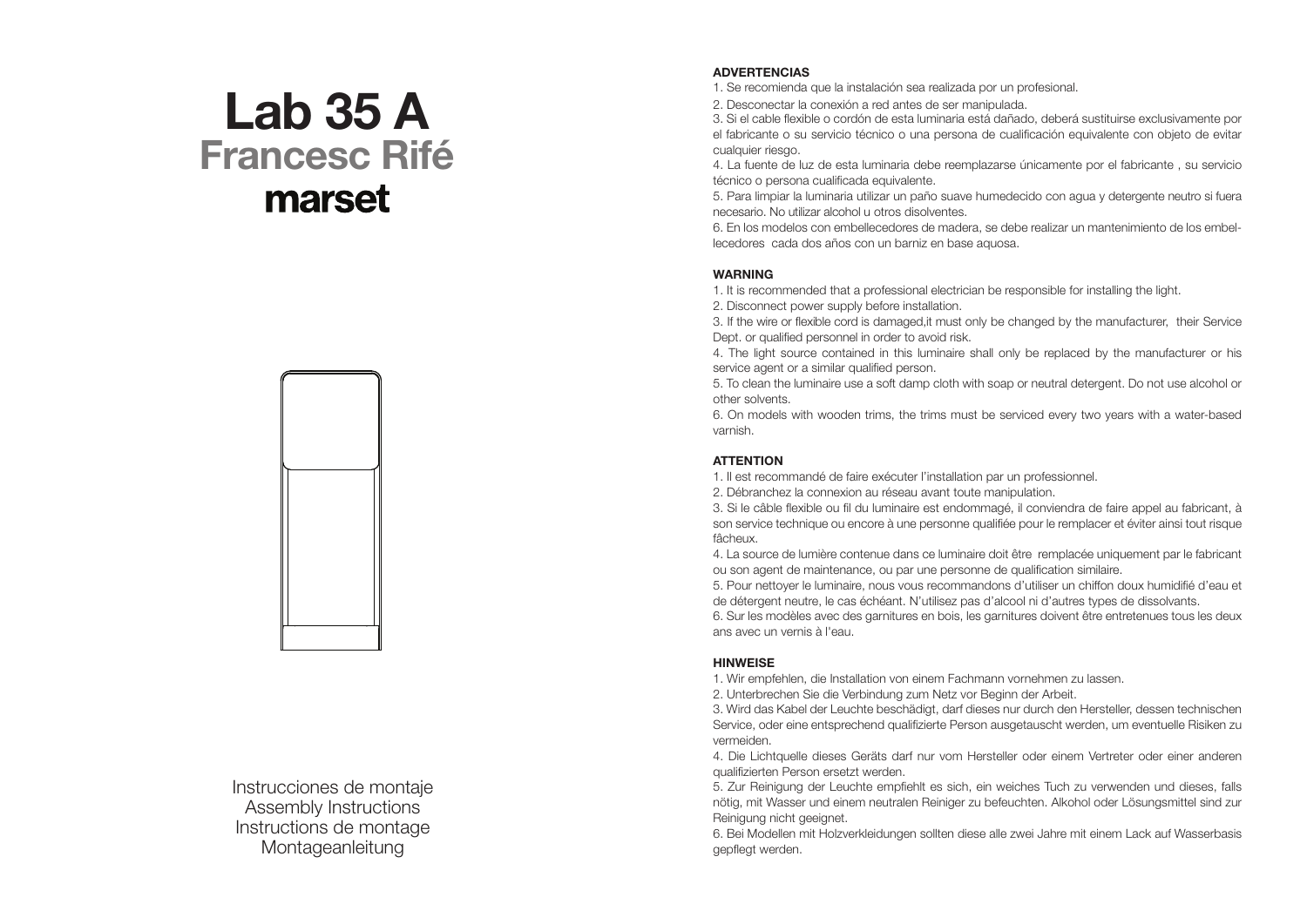

I





E



1.1 Retirar la tapa (H), desatornillar los dos tornillos (I).

1.2 Retirar la tapa (G).

1.3 Retirar las tapas (E) mediante los tornillos y tuercas (F) suministradas.

1.1 Remove the cover (H), untighten the two screws (I).

1.2 Remove the cover (G).

1.3 Remove the cover (E) using the small screws and nuts (F).

1.1 Retirer le couvercle (H), desserrer les deux vis (I).

1.2 Retirer le couvercle (G). 1.3 Retirer le couvercle (E) à l'aide des vis (F) fournies.

1.1 Entfernen Sie die Abdeckung (G) auf und ziehen Sie die beiden Schrauben (I) fest. 1.2 Entfernen Sie die Abdeckung (G). 1.3 Entfernen Sie die Abdeckung (E) mit den mitgelieferten Schrauben (F).

2.1. Pasar el cable de red por el agujero (A) y realizar las conexiones electricas en los conectores (B) como muestra la fig 2.1. 2.2. Fijar el cuerpo de la lámpara (C) utilizando los tornillos y tacos adecuados (D) para la superficie.

2.1. Pass the power cable through the hole (A) and make the electrical connections at the connectors (B), as shown in Fig 2.1. 2.2. Fix the body of the lamp (C) on the chosen surface, using the appropriate plugs and screws (D).

2.1. Passez le câble électrique dans le trou (A) et procédez aux branchements électriques au niveau des connecteurs (D) comme indiqué sur la figure 2.1.

2.2. Fixez le support (C) au plafond avec les vis et les chevilles (D) appropriées pour la surface.

2.1. Das Elektrokabel durch das Loch (A) die elektrischen Anschlüsse in den Steckern (D) herstellen, wie in Abb. 2.1 gezeigt.

2.2. Befestigen Sie den Lampenkörper (C) mit den entsprechenden Schrauben und Dübeln (D) für die Oberfläche.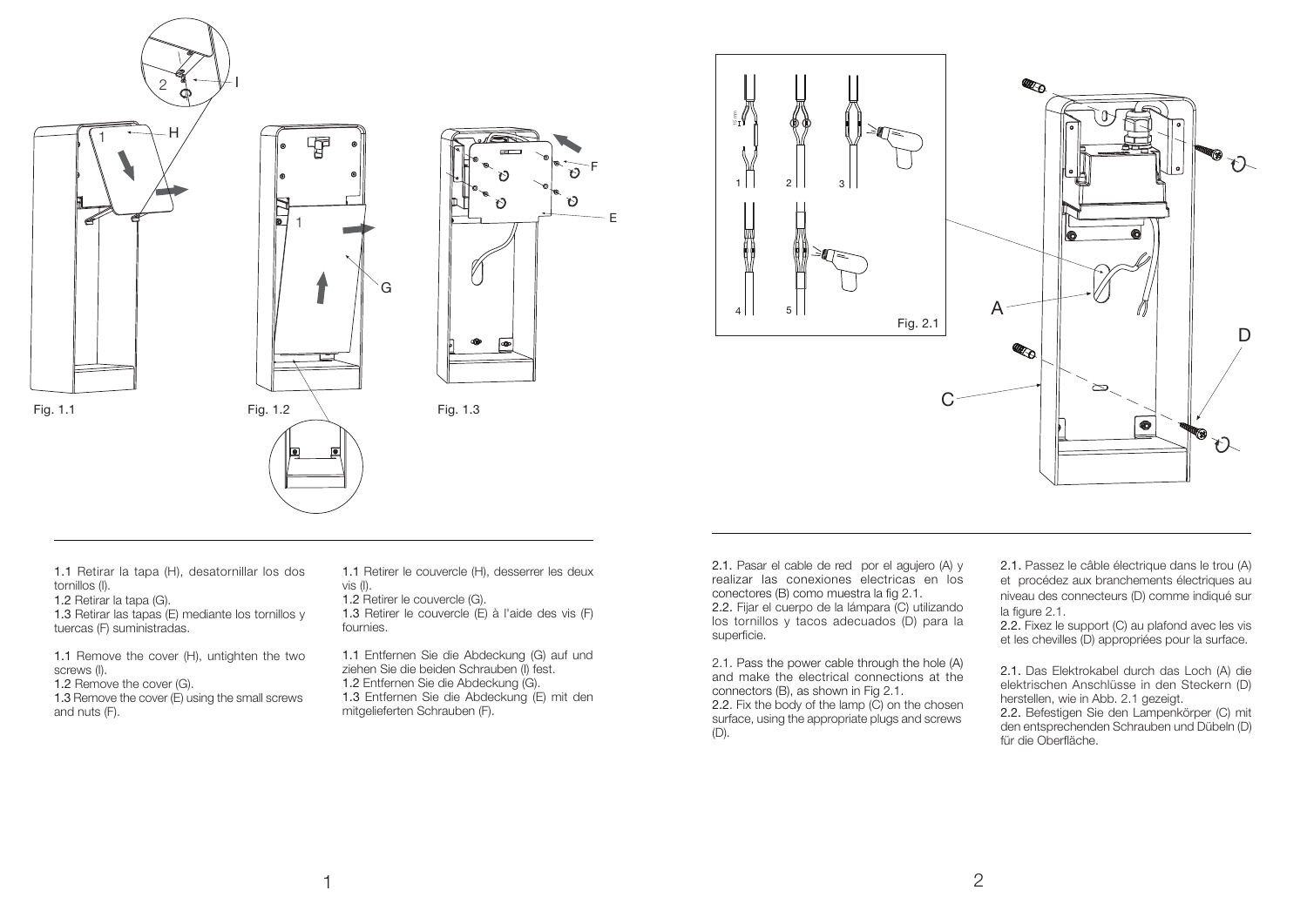



3. Fijar la tapa (E) mediante los 4 tornillos (F) suministrados.

3. Attach the cover (E) using the four small screws  $(F)$ .

3. Fixez le couvercle (E) à l'aide des 4 vis (F) fournies.

3. Befestigen Sie die Abdeckung (E) mit den 4 mitgelieferten Schrauben (F).

4. Fijar la tapa (G).

4. Fixez le couvercle (G).

4. Fix the cover (G).

4. Setze die Abdeckung ein (G).